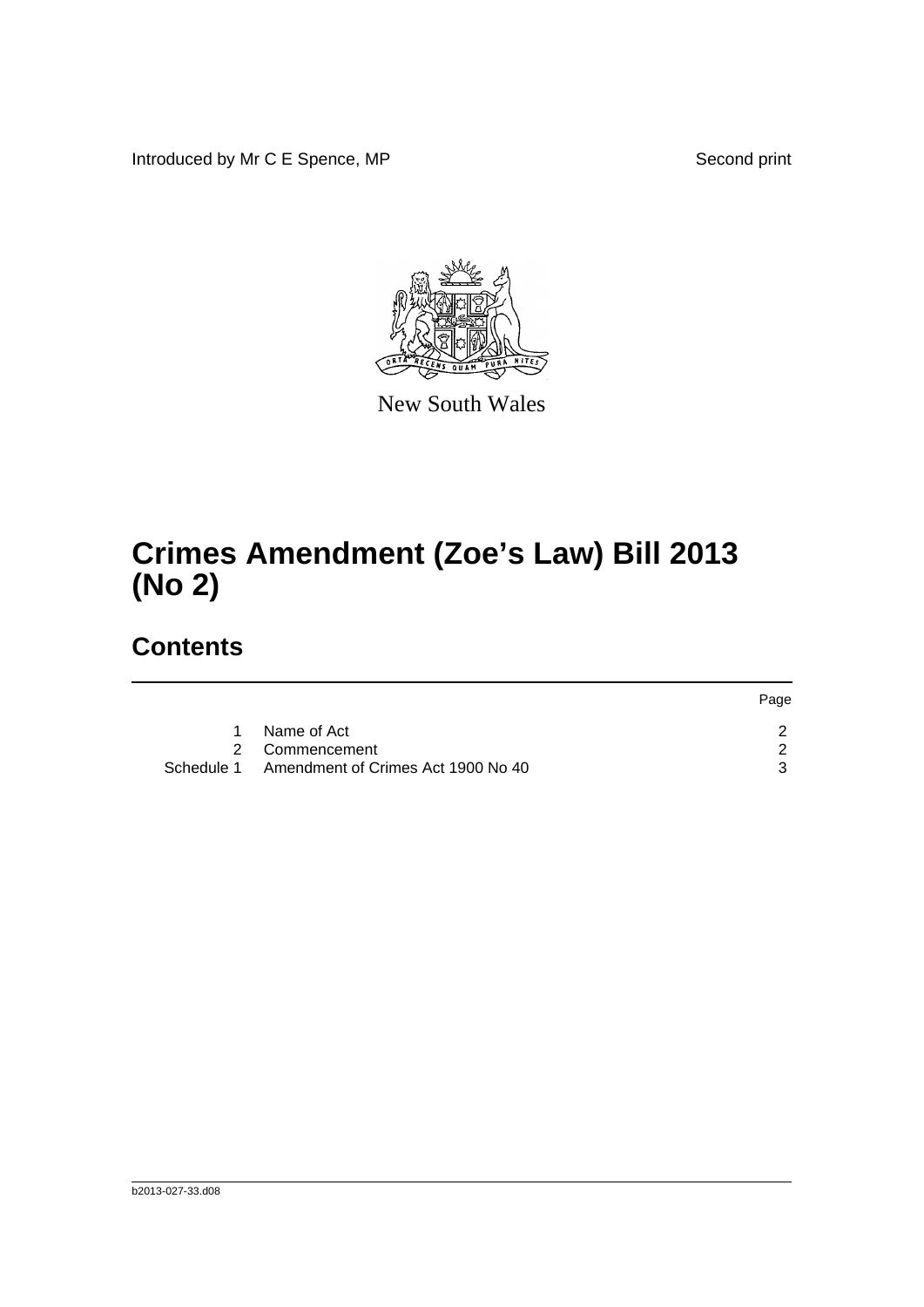*This public bill which originated in the Legislative Assembly, has passed and is now ready for presentation to the Legislative Council for its concurrence.*

> *Clerk of the Legislative Assembly. Legislative Assembly, Sydney, , 2013*



New South Wales

## **Crimes Amendment (Zoe's Law) Bill 2013 (No 2)**

Act No , 2013

## **A Bill for**

An Act to amend the *Crimes Act 1900* in relation to the destruction of or harm to the foetus of a pregnant woman.

*EXAMINED*

*Assistant Speaker*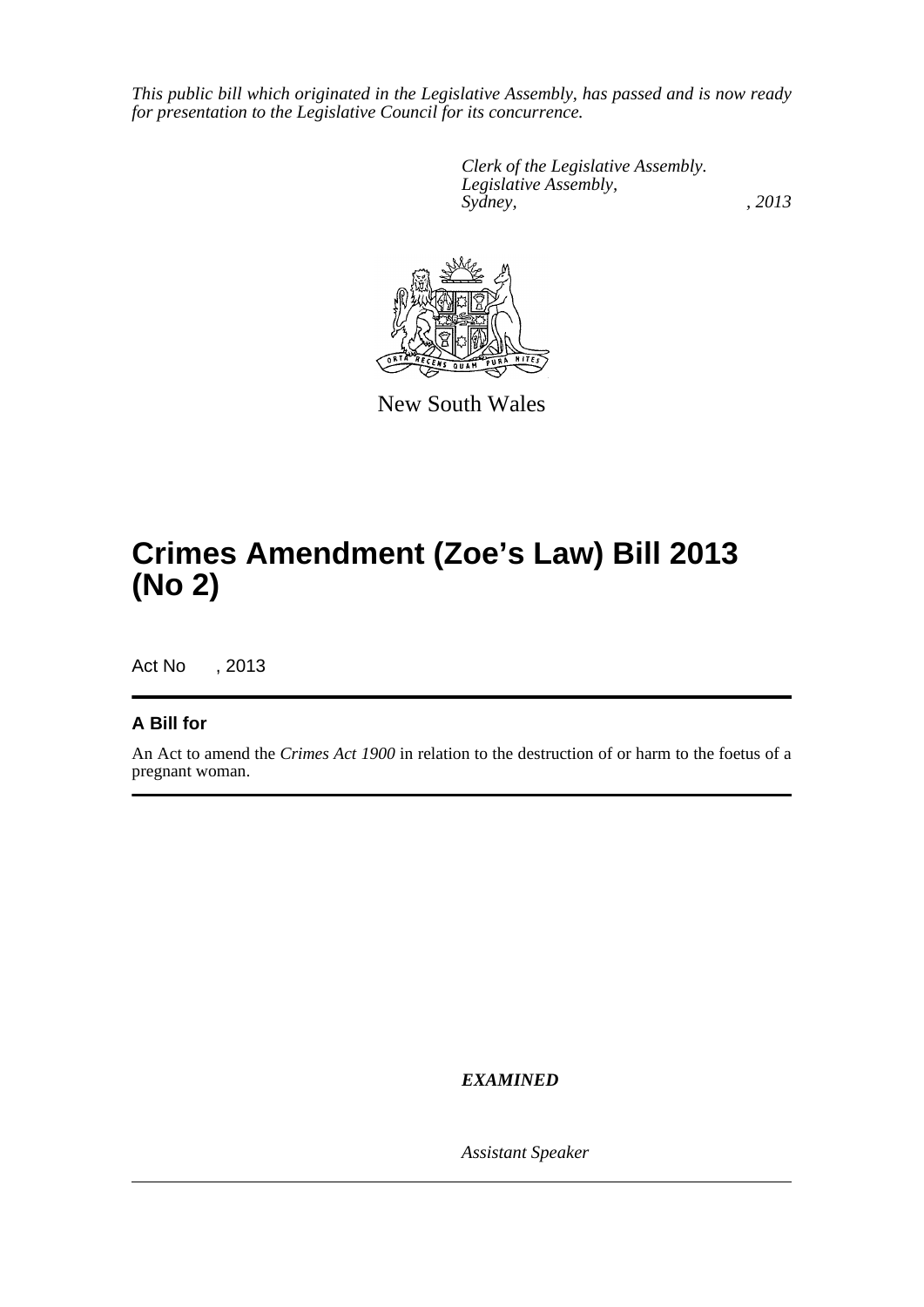<span id="page-2-1"></span><span id="page-2-0"></span>

| The Legislature of New South Wales enacts:                           | 1             |
|----------------------------------------------------------------------|---------------|
| Name of Act                                                          | $\mathcal{P}$ |
| This Act is the Crimes Amendment (Zoe's Law) Act 2013.               | 3             |
| <b>Commencement</b>                                                  |               |
| This Act commences on a day or days to be appointed by proclamation. | 5             |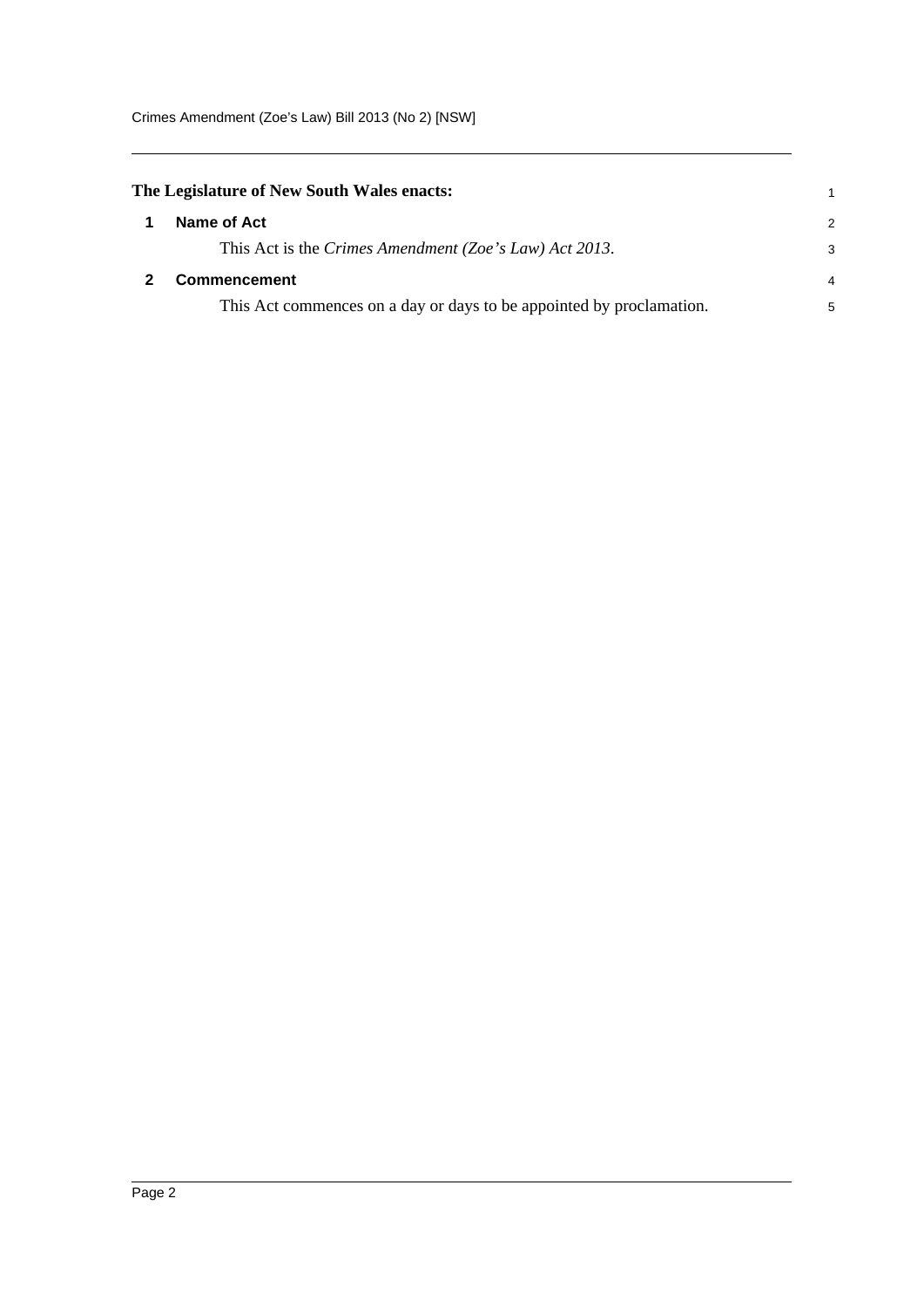<span id="page-3-0"></span>

|                              |     |                   |                                                                                                                                                                                     | 1                                                                                                                                                                                                                                                                                                                                                                                                                                                                                                                                                                                                                                                                                                                                                                                                                                                                                                                                                                                                                                                                                                                                                                                                                                                                                                                                                               |
|------------------------------|-----|-------------------|-------------------------------------------------------------------------------------------------------------------------------------------------------------------------------------|-----------------------------------------------------------------------------------------------------------------------------------------------------------------------------------------------------------------------------------------------------------------------------------------------------------------------------------------------------------------------------------------------------------------------------------------------------------------------------------------------------------------------------------------------------------------------------------------------------------------------------------------------------------------------------------------------------------------------------------------------------------------------------------------------------------------------------------------------------------------------------------------------------------------------------------------------------------------------------------------------------------------------------------------------------------------------------------------------------------------------------------------------------------------------------------------------------------------------------------------------------------------------------------------------------------------------------------------------------------------|
| <b>Section 4 Definitions</b> |     |                   |                                                                                                                                                                                     | $\overline{\mathbf{c}}$                                                                                                                                                                                                                                                                                                                                                                                                                                                                                                                                                                                                                                                                                                                                                                                                                                                                                                                                                                                                                                                                                                                                                                                                                                                                                                                                         |
|                              |     |                   |                                                                                                                                                                                     | 3                                                                                                                                                                                                                                                                                                                                                                                                                                                                                                                                                                                                                                                                                                                                                                                                                                                                                                                                                                                                                                                                                                                                                                                                                                                                                                                                                               |
|                              |     | (a)               | for the purposes of section 8A—any destruction of the foetus of a<br>pregnant woman that is taken to be grievous bodily harm by the<br>operation of section 8A $(2)$ or $(3)$ , and | 4<br>5<br>6                                                                                                                                                                                                                                                                                                                                                                                                                                                                                                                                                                                                                                                                                                                                                                                                                                                                                                                                                                                                                                                                                                                                                                                                                                                                                                                                                     |
|                              |     |                   |                                                                                                                                                                                     | 7                                                                                                                                                                                                                                                                                                                                                                                                                                                                                                                                                                                                                                                                                                                                                                                                                                                                                                                                                                                                                                                                                                                                                                                                                                                                                                                                                               |
|                              |     |                   |                                                                                                                                                                                     | 8                                                                                                                                                                                                                                                                                                                                                                                                                                                                                                                                                                                                                                                                                                                                                                                                                                                                                                                                                                                                                                                                                                                                                                                                                                                                                                                                                               |
| <b>8A</b>                    |     |                   |                                                                                                                                                                                     | 9<br>10                                                                                                                                                                                                                                                                                                                                                                                                                                                                                                                                                                                                                                                                                                                                                                                                                                                                                                                                                                                                                                                                                                                                                                                                                                                                                                                                                         |
|                              | (1) |                   |                                                                                                                                                                                     | 11                                                                                                                                                                                                                                                                                                                                                                                                                                                                                                                                                                                                                                                                                                                                                                                                                                                                                                                                                                                                                                                                                                                                                                                                                                                                                                                                                              |
|                              |     |                   |                                                                                                                                                                                     | 12<br>13                                                                                                                                                                                                                                                                                                                                                                                                                                                                                                                                                                                                                                                                                                                                                                                                                                                                                                                                                                                                                                                                                                                                                                                                                                                                                                                                                        |
|                              |     |                   |                                                                                                                                                                                     | 14                                                                                                                                                                                                                                                                                                                                                                                                                                                                                                                                                                                                                                                                                                                                                                                                                                                                                                                                                                                                                                                                                                                                                                                                                                                                                                                                                              |
|                              |     | (a)               |                                                                                                                                                                                     | 15                                                                                                                                                                                                                                                                                                                                                                                                                                                                                                                                                                                                                                                                                                                                                                                                                                                                                                                                                                                                                                                                                                                                                                                                                                                                                                                                                              |
|                              |     |                   | more or less than 20 weeks, has a body mass of at least 400 grams.                                                                                                                  | 16<br>17                                                                                                                                                                                                                                                                                                                                                                                                                                                                                                                                                                                                                                                                                                                                                                                                                                                                                                                                                                                                                                                                                                                                                                                                                                                                                                                                                        |
|                              | (2) |                   |                                                                                                                                                                                     | 18                                                                                                                                                                                                                                                                                                                                                                                                                                                                                                                                                                                                                                                                                                                                                                                                                                                                                                                                                                                                                                                                                                                                                                                                                                                                                                                                                              |
|                              |     | (a)               | an unborn child is taken to be a living person despite any rule of law to<br>the contrary, and                                                                                      | 19<br>20                                                                                                                                                                                                                                                                                                                                                                                                                                                                                                                                                                                                                                                                                                                                                                                                                                                                                                                                                                                                                                                                                                                                                                                                                                                                                                                                                        |
|                              |     | (b)               | grievous bodily harm to an unborn child is taken to include the<br>destruction of the unborn child.                                                                                 | 21<br>22                                                                                                                                                                                                                                                                                                                                                                                                                                                                                                                                                                                                                                                                                                                                                                                                                                                                                                                                                                                                                                                                                                                                                                                                                                                                                                                                                        |
|                              | (3) |                   |                                                                                                                                                                                     | 23<br>24<br>25                                                                                                                                                                                                                                                                                                                                                                                                                                                                                                                                                                                                                                                                                                                                                                                                                                                                                                                                                                                                                                                                                                                                                                                                                                                                                                                                                  |
|                              | (4) |                   |                                                                                                                                                                                     | 26                                                                                                                                                                                                                                                                                                                                                                                                                                                                                                                                                                                                                                                                                                                                                                                                                                                                                                                                                                                                                                                                                                                                                                                                                                                                                                                                                              |
|                              |     | (a)               | anything done in the course of a medical procedure or medical<br>treatment, or                                                                                                      | 27<br>28                                                                                                                                                                                                                                                                                                                                                                                                                                                                                                                                                                                                                                                                                                                                                                                                                                                                                                                                                                                                                                                                                                                                                                                                                                                                                                                                                        |
|                              |     | (b)               | anything done by, or with the consent of, the pregnant woman<br>concerned.                                                                                                          | 29<br>30                                                                                                                                                                                                                                                                                                                                                                                                                                                                                                                                                                                                                                                                                                                                                                                                                                                                                                                                                                                                                                                                                                                                                                                                                                                                                                                                                        |
|                              | (5) |                   |                                                                                                                                                                                     | 31<br>32<br>33<br>34                                                                                                                                                                                                                                                                                                                                                                                                                                                                                                                                                                                                                                                                                                                                                                                                                                                                                                                                                                                                                                                                                                                                                                                                                                                                                                                                            |
|                              | (6) |                   |                                                                                                                                                                                     | 35                                                                                                                                                                                                                                                                                                                                                                                                                                                                                                                                                                                                                                                                                                                                                                                                                                                                                                                                                                                                                                                                                                                                                                                                                                                                                                                                                              |
|                              |     | (a)               | the nature or total of any imprisonment or other penalties which a court<br>in all the circumstances chooses to impose for:                                                         | 36<br>37                                                                                                                                                                                                                                                                                                                                                                                                                                                                                                                                                                                                                                                                                                                                                                                                                                                                                                                                                                                                                                                                                                                                                                                                                                                                                                                                                        |
|                              |     |                   | an applicable offence in respect of an unborn child, and<br>(i)                                                                                                                     | 38                                                                                                                                                                                                                                                                                                                                                                                                                                                                                                                                                                                                                                                                                                                                                                                                                                                                                                                                                                                                                                                                                                                                                                                                                                                                                                                                                              |
|                              |     |                   | (ii)<br>any applicable offence arising out of the same or related<br>circumstances in respect of the mother of the unborn child, and                                                | 39<br>40                                                                                                                                                                                                                                                                                                                                                                                                                                                                                                                                                                                                                                                                                                                                                                                                                                                                                                                                                                                                                                                                                                                                                                                                                                                                                                                                                        |
|                              |     | <b>Schedule 1</b> | <b>Section 8A</b><br>woman<br>(b)                                                                                                                                                   | <b>Amendment of Crimes Act 1900 No 40</b><br>Omit paragraph (a) of the definition of <i>Grievous bodily harm</i> in section $4(1)$ . Insert instead:<br>Insert after section 8:<br>Offences in relation to the destruction of or harm to the foetus of a pregnant<br>In this section:<br><i>applicable offence</i> means an offence against section 33 $(1)$ , 33A $(1)$ , 35, 46,<br>51A, 52A (3) or (4), 52B (3) or (4), 54, 95 or 110.<br><i>unborn child</i> means the foetus of a pregnant woman that:<br>is of at least 20 weeks' gestation, or<br>if it cannot be reliably established whether the period of gestation is<br>For the purposes of an applicable offence:<br>For the purposes of an applicable offence, the destruction of the foetus of a<br>pregnant woman (not being an unborn child) is taken to be grievous bodily<br>harm to the woman, whether or not the woman suffers any other harm.<br>This section does not apply to or in relation to:<br>For the avoidance of doubt, nothing in this section creates a criminal offence<br>in respect of an unborn child in circumstances which, prior to the<br>commencement of the Crimes Amendment (Zoe's Law) Act 2013, did not<br>constitute a criminal offence in respect of the mother of that unborn child.<br>Nothing in this section is intended to create any difference between: |